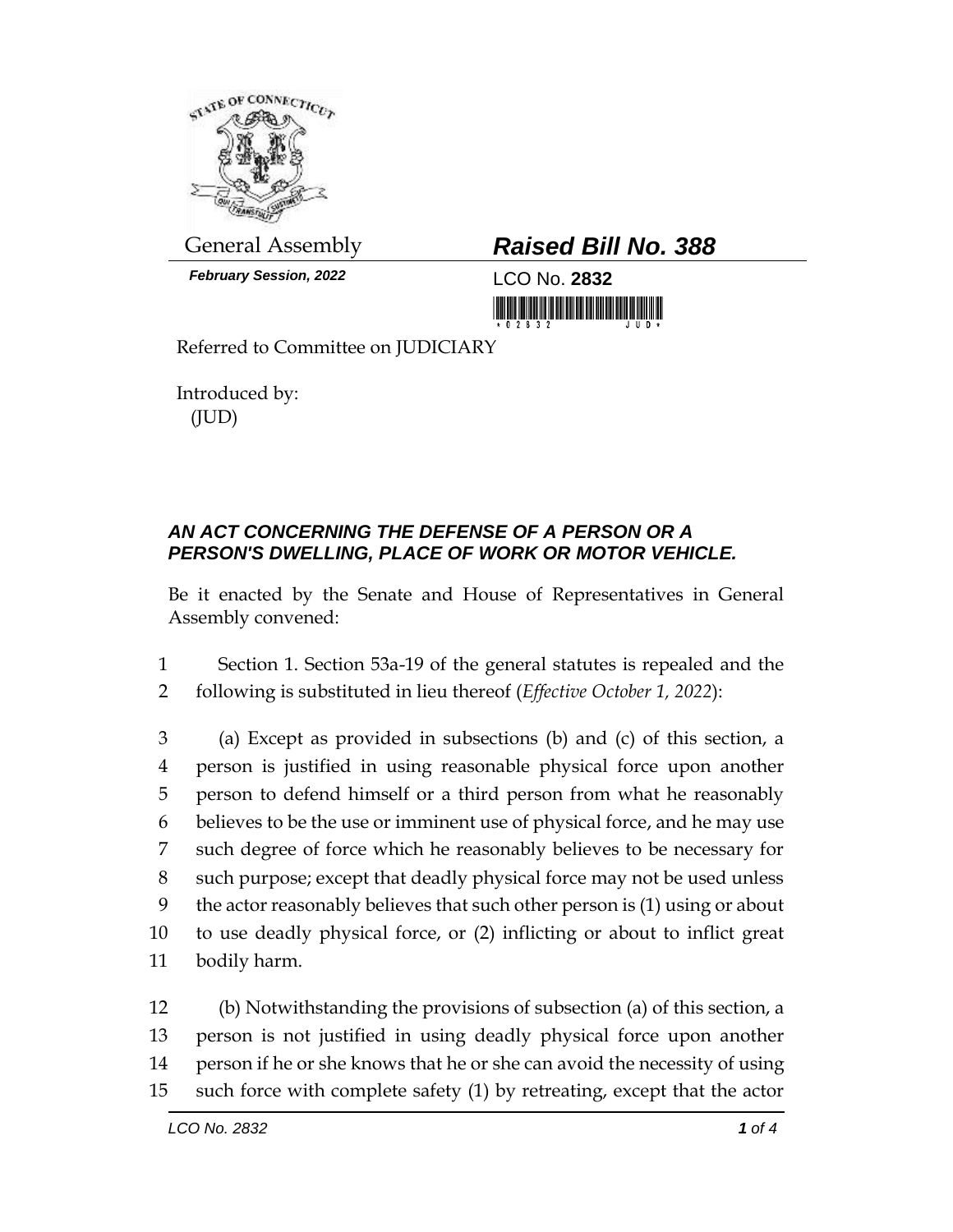shall not be required to retreat if he or she is (A) in his or her dwelling, as defined in section 53a-100, motor vehicle or place of work and was not the initial aggressor, or **[**if he or she is**]** (B) a peace officer or a special policeman appointed under section 29-18b, or a private person assisting such peace officer or special policeman at his or her direction, and acting pursuant to section 53a-22, or (2) by surrendering possession of property to a person asserting a claim of right thereto, or (3) by complying with a demand that he or she abstain from performing an act which he or she is not obliged to perform.

 (c) Notwithstanding the provisions of subsection (a) of this section, a person is not justified in using physical force when (1) with intent to cause physical injury or death to another person, he provokes the use of physical force by such other person, or (2) he is the initial aggressor, except that his use of physical force upon another person under such circumstances is justifiable if he withdraws from the encounter and effectively communicates to such other person his intent to do so, but such other person notwithstanding continues or threatens the use of physical force, or (3) the physical force involved was the product of a combat by agreement not specifically authorized by law.

35 (d) There shall be a presumption that the belief of a person under this 36 section that the use of deadly physical force is necessary to defend such person or a third person from another person (1) using or about to use deadly physical force, or (2) inflicting or about to inflict great bodily harm, is a reasonable belief.

 Sec. 2. Section 53a-20 of the general statutes is repealed and the following is substituted in lieu thereof (*Effective October 1, 2022*):

42 (a) A person in possession or control of premises, or a person who is licensed or privileged to be in or upon such premises, is justified in using reasonable physical force upon another person when and to the extent that he reasonably believes such to be necessary to prevent or terminate the commission or attempted commission of a criminal trespass by such other person in or upon such premises; but he may use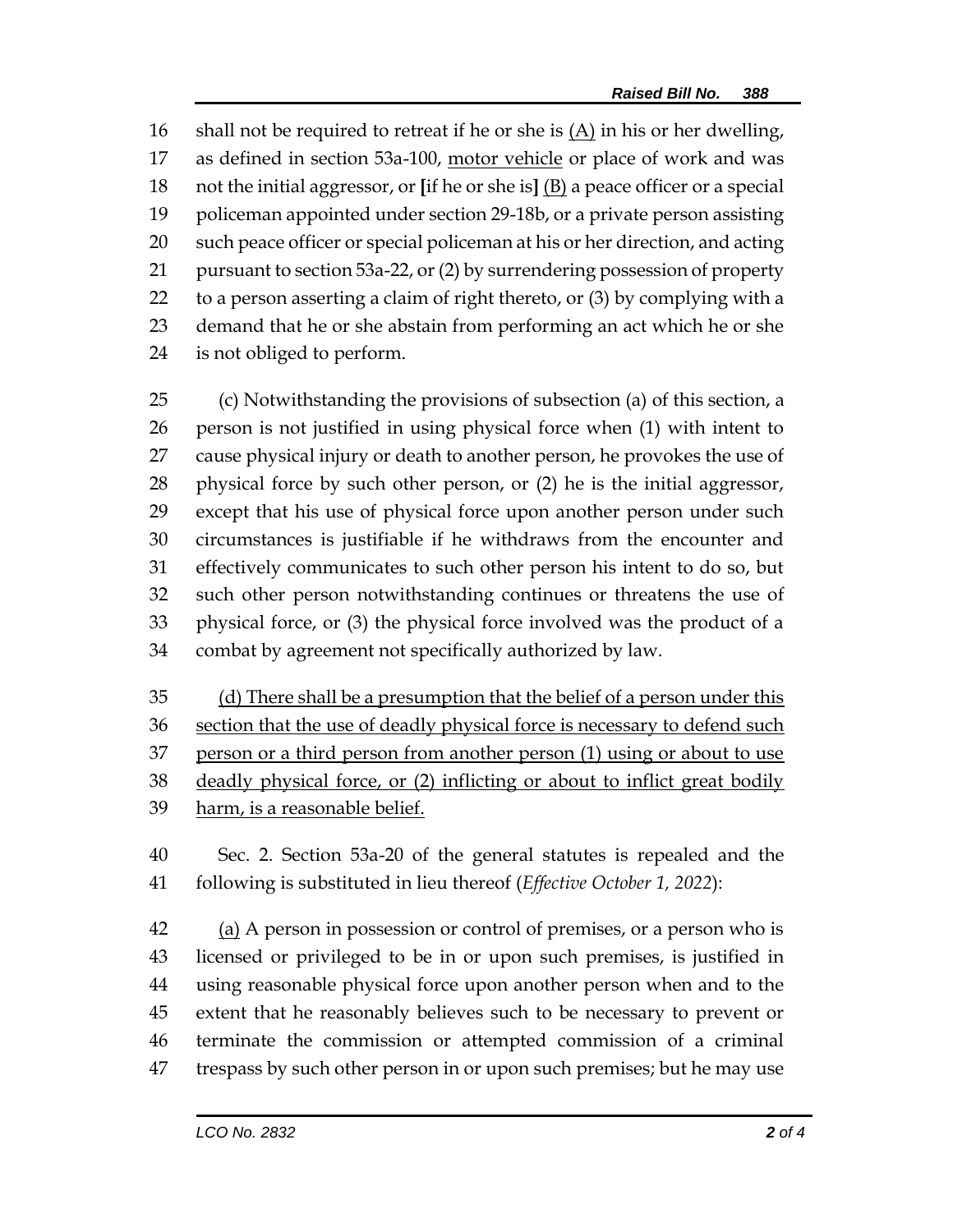deadly physical force under such circumstances only (1) in defense of a person as prescribed in section 53a-19, as amended by this act, or (2) when he reasonably believes such to be necessary to prevent an attempt by the trespasser to commit arson or any crime of violence, or (3) to the extent that he reasonably believes such to be necessary to prevent or terminate an unlawful entry by force into his dwelling as defined in section 53a-100, or place of work, and for the sole purpose of such prevention or termination.

 (b) There shall be a presumption that the belief of a person under this 57 section that the use of deadly physical force is necessary to (1) defend such person or a third person as prescribed in section 53a-19, as amended by this act, (2) prevent an attempt by the trespasser to commit arson or any crime of violence, or (3) prevent or terminate an unlawful 61 entry by force into his dwelling or place of work, is a reasonable belief.

 Sec. 3. Section 53a-21 of the general statutes is repealed and the following is substituted in lieu thereof (*Effective October 1, 2022*):

 (a) A person is justified in using reasonable physical force upon another person when and to the extent that he reasonably believes such to be necessary to prevent an attempt by such other person to commit larceny or criminal mischief involving property, or when and to the extent he reasonably believes such to be necessary to regain property which he reasonably believes to have been acquired by larceny within a reasonable time prior to the use of such force; but he may use deadly 71 physical force under such circumstances only  $(1)$  in defense of a person as prescribed in section 53a-19, as amended by this act, or (2) to the extent that he reasonably believes such to be necessary to prevent or terminate an unlawful entry by force into his motor vehicle, and for the 75 sole purpose of such prevention or termination.

 (b) There shall be a presumption that the belief of a person under this 77 section that the use of deadly physical force is necessary to (1) defend such person or a third person as prescribed in section 53a-19, as amended by this act, or (2) prevent or terminate an unlawful entry by